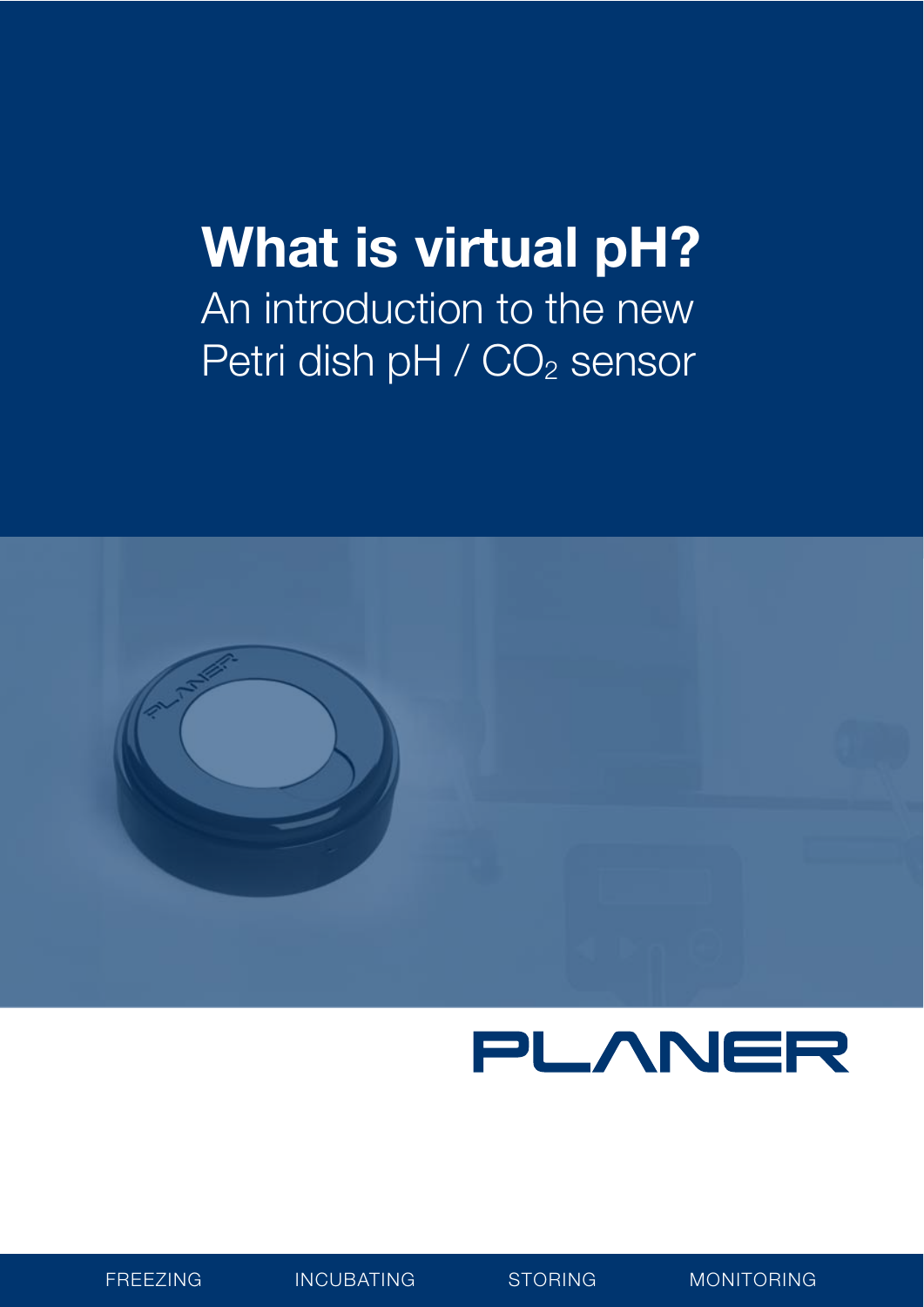



What is virtual pH?

Virtual pH measurement for cell culture systems

Monitoring  $CO<sub>2</sub>$  and virtual pH



Size matters



**Conclusions**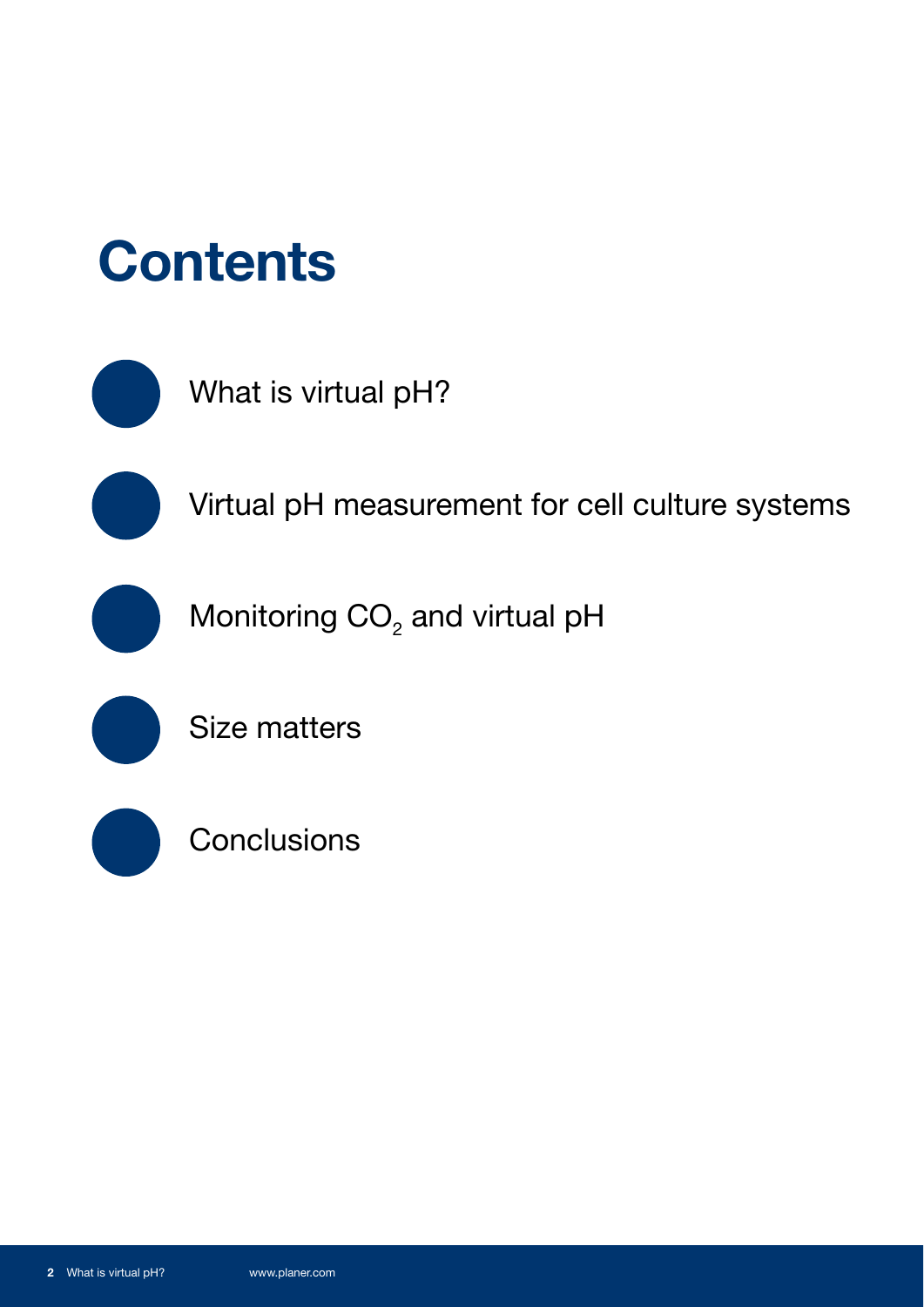#### **What is virtual pH?**

#### *An introduction to the new Petri*  dish pH / CO<sub>2</sub> sensor

The effect of pH on biological systems is well understood and characterised. Specifically, H+ and OH- ions, in both liquid and gas can not only optimise protein/substrate interactions<sup>1</sup>, but outside strict levels can cause permanent, irreversible damage to proteins. Unlike temperature, where biological systems show robust tolerance, a pH change of as small as 0.1 is sufficient to impair human embryo development<sup>1</sup>

For most *in vitro* culture systems, pH is regulated via the use of bicarbonate buffered media in combination with higher  $CO<sub>2</sub>$  gas levels to create an optimal pH level of around 7.3.

The narrow boundaries required for optimal cell growth mean validation and monitoring of the culture environment is important. As a crude measure of acidity, some culture media contain inert dyes (e.g. Phenol red) which will change colour in response to significant pH change.

This gives the scientist some indication of a dramatic pH shift in the culture system, but by the time warnings are apparent it may be too late for remedial action.

Traditional pH meters make absolute measurements of H+ concentrations in media, though they can present users with the issue of maintaining sterility and also are usually subject to daily calibration requirements.

More recently, sensors have become available which determine pH levels as colour changes on a substrate which is analysed. Such systems overcome the sterility issues mentioned previously, though can be subject to drift if the substrate become saturated. Furthermore, such systems tend to lack portability and carry a significant price tag.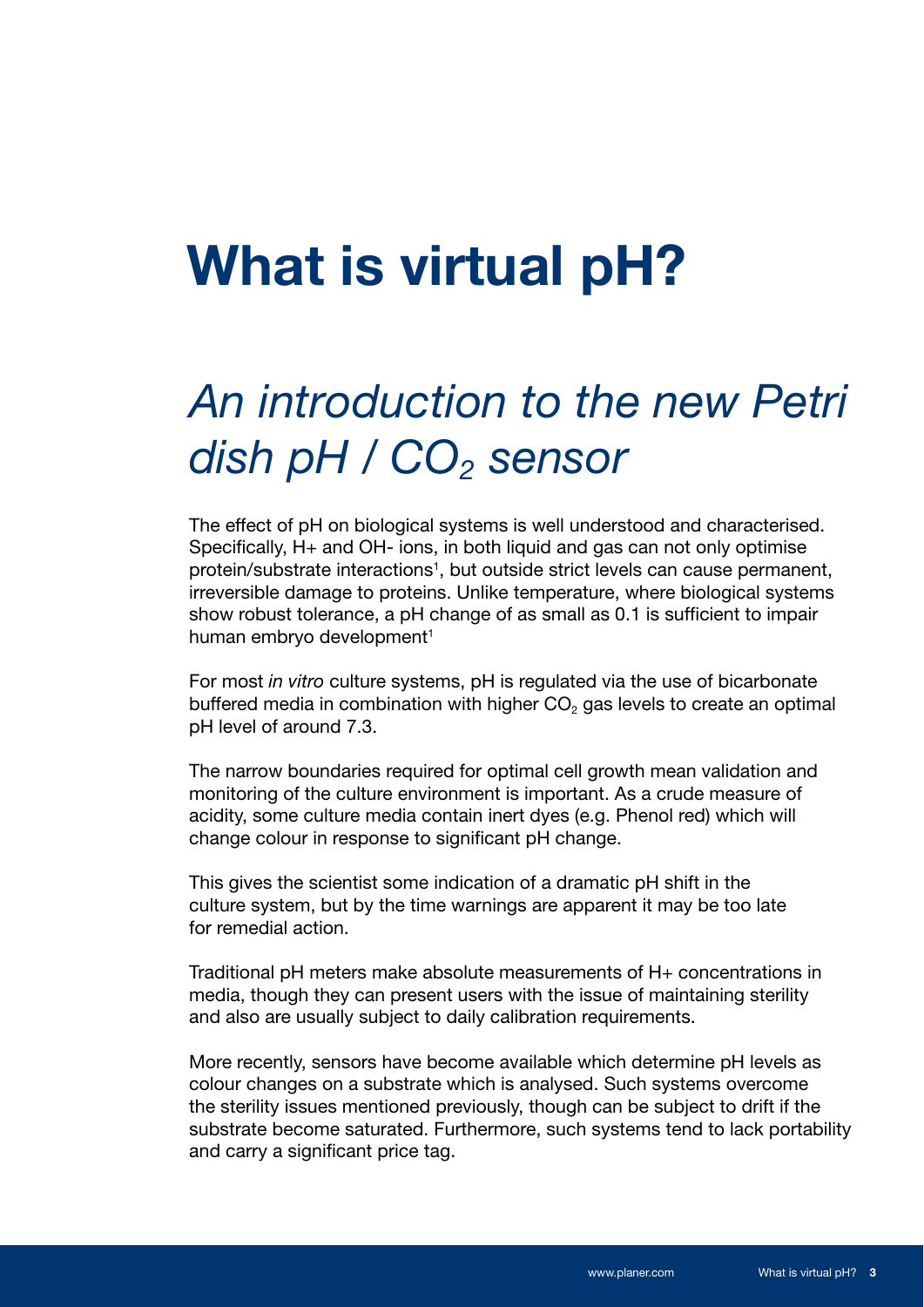## **Virtual pH measurement for cell culture systems**

#### *Virtual pH uses a different methodology.*

The relationship between environmental conditions, such as partial pressure of  $CO<sub>2</sub>$ , and the properties of the culture media are well understood and characterised. This relationship can be expressed mathematically by the Henderson-Hasselbalch equation:

#### $pH = pK_a + log_{10} [HCO_3 - / (0.0003 \times P_a \times %CO_2)]$

Essentially, this formula determines pH by using the following parameters:

- $\bullet$  pK<sub>a</sub> is the colog of the acid dissociation constant or in other words, a quantitative measure of the acid strength.
- $\bullet$  HCO<sub>3</sub><sup>-</sup> is the concentration of bicarbonate and is expressed here in mmol/L.
- The colog of the acid dissociation constant and  $HCO<sub>3</sub>$  values may not be readily available from a media manufacturer in which case suitable coefficients can be calculated from the target  $pH$  and  $CO<sub>2</sub>$  concentration; these values should be available from the media manufacturer.
	- $\bullet$  P<sub>a</sub> is the atmospheric pressure and refers to the altitude at which your laboratory is situated. This affects the actual number of  $CO<sub>2</sub>$  molecules present in a fixed volume and therefore has a direct impact on the resulting pH of a media solution.

Users can choose to express the output of the sensor as either a percentage of  $CO<sub>2</sub>$  or as a pH value.

The pH recovery time constant is a property of the culture media and dish configuration. In essence, this is a time constant taken for the pH to react to a change in  $CO<sub>2</sub>$  levels. One time constant is the time it takes for the media to reach 63% of its final value in response to a change in  $CO<sub>2</sub>$  level; approximately 5 time constants will be required for the pH to reach 99%. This information should be available from the media manufacturer.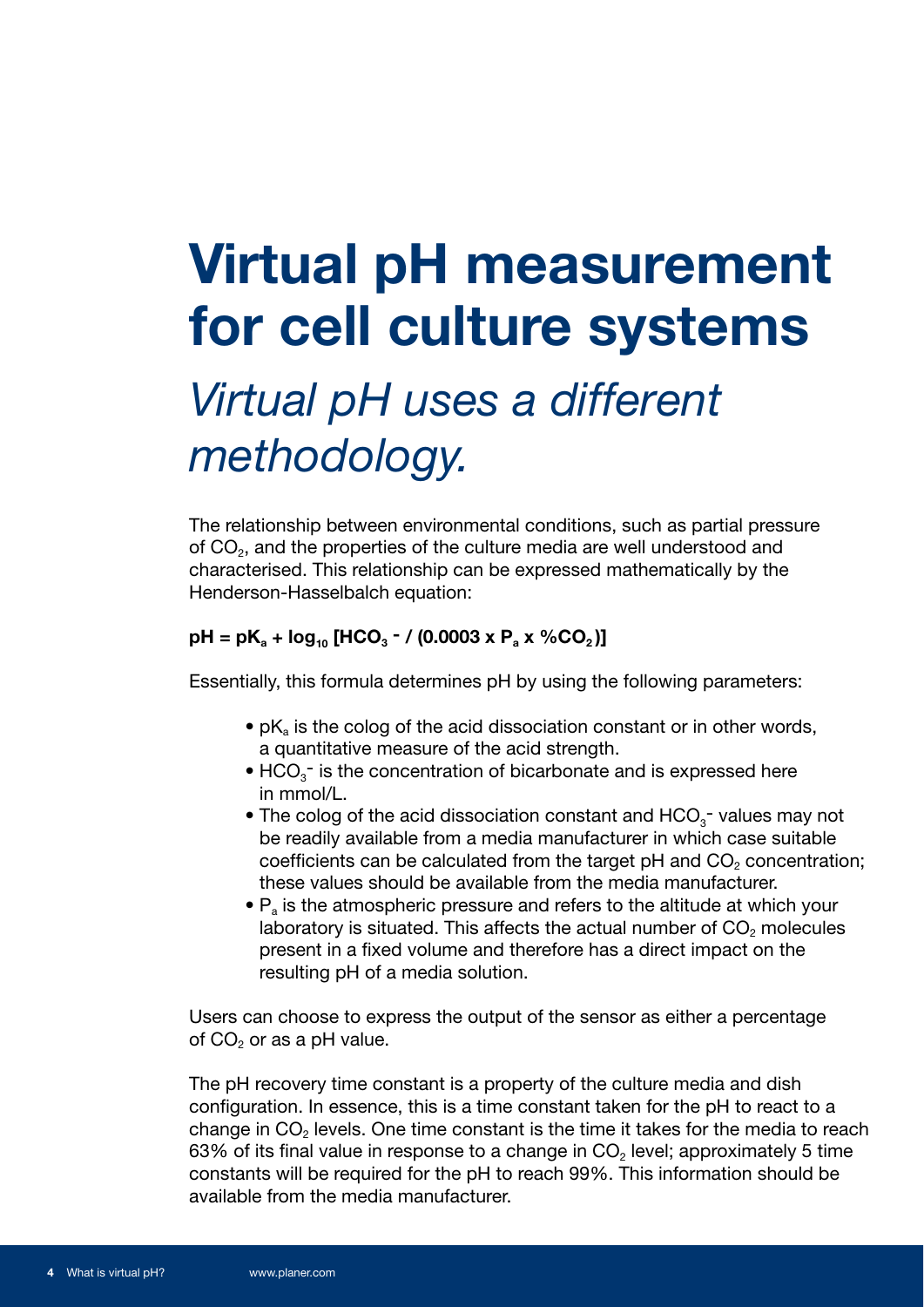# **Monitoring CO<sub>2</sub> and virtual pH**

All commercially available media is validated to determine the pH level in response to  $CO<sub>2</sub>$  gas concentrations. Below is an example of the  $CO<sub>2</sub>$  / pH response for the Blastocyst media from Origio.



*Figure 1. A graph detailing the pH response in the Origio blastocyst culture media at different CO2 concentrations*

In order to model the pH response to  $CO<sub>2</sub>$ , culture and environmental conditions, parameters can be entered via the 'Configure' tab of the Petri dish pH  $/$  CO<sub>2</sub> free app.

| Contacts   Labour   Luis   Albert<br>Monter.      |                        |  |                                                                         |
|---------------------------------------------------|------------------------|--|-------------------------------------------------------------------------|
|                                                   |                        |  |                                                                         |
| Collog of acré diseasination constent (phy)<br>X1 | 1.54-2 - 24            |  | Predicted pH                                                            |
| Commemor of NAFOD, PRIVATE<br>and in 1            | <b>Take</b>            |  | at, + haul YCh, 110 880 + P, + NODJ<br>435 5405 7.54<br>630 600g - 7.30 |
| Allywayners pressure (Full<br>WE<br>aus (t)       | To be 1 - and          |  |                                                                         |
| Althout model & HOTLL 1 + pm.                     | 10 April               |  | Change in the control of \$1,000 and                                    |
| If recovery links consi                           | 1. Call Corporate      |  |                                                                         |
| <b>William Off of Institute</b>                   |                        |  |                                                                         |
| A coll argument value critic failing or pit       | $\sim$<br><b>State</b> |  |                                                                         |
| 27 In A way unwit called suite NZT2; 44 pH        |                        |  |                                                                         |

*Figure 2. Configure tab of the Petri dish pH / CO2 application allows input of parameters used to determine pH in an established culture system*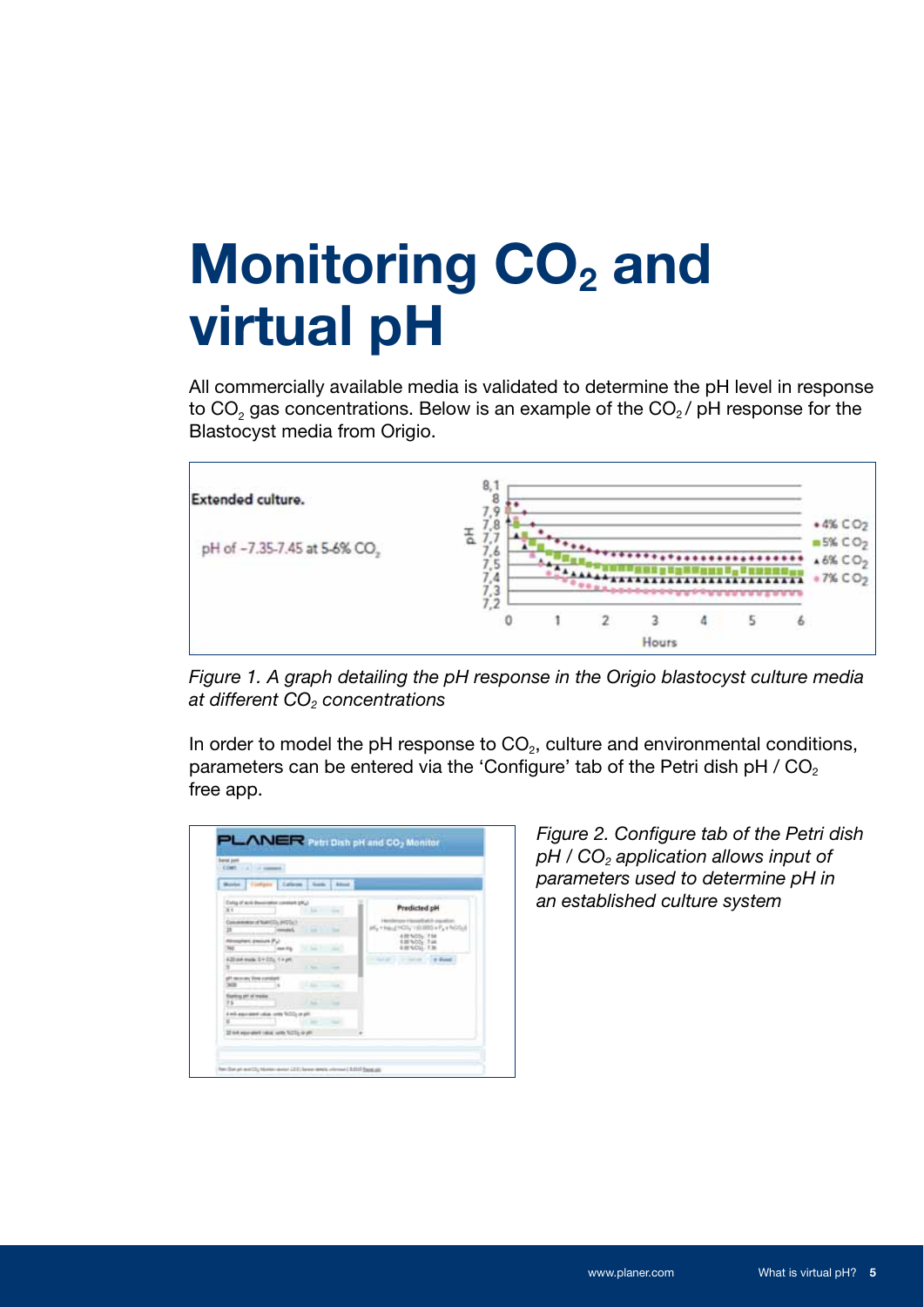Once appropriate inputs have been made in the configure tab, the sensor can be placed in the culture environment and the  $CO<sub>2</sub>$  and corresponding predicted pH determined.



*Figure 3. Monitoring of both the culture chamber CO2 levels and corresponding predicted pH following multiple lid openings in a benchtop incubator.*

## **Size Matters**

Continuous monitoring of  $CO<sub>2</sub>$  levels in large incubators is commonplace. A variety of commercially available infra-red (IR) based sensors are available for use as static sensors. Additionally, portable hand held devices can be used to validate gas levels in big box incubators.

With the growing popularity of smaller, benchtop incubators for high value culture applications, the problem of measuring chamber  $CO<sub>2</sub>$  and resulting pH values became apparent. Various approaches have been employed to try to address this issue, including the passive sampling of chamber gas to determine the CO<sub>2</sub> level.

*Figure 4. A Planer BT37 benchtop incubator with side mounted IR CO<sub>2</sub> sensor sampling the chamber culture environment*

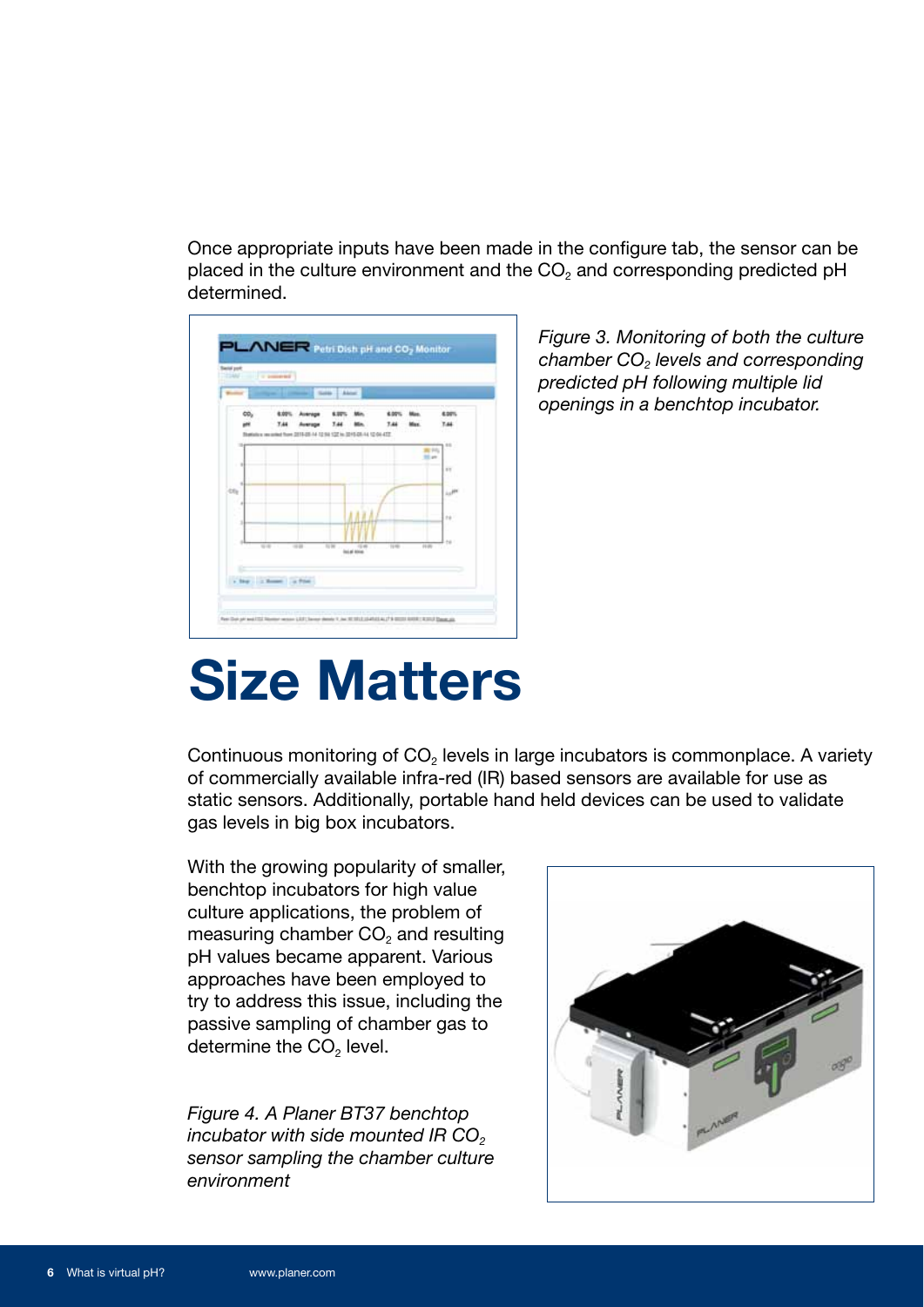Alternative approaches include the introduction of a fluorescence based pH sensor directly into one of the culture chambers. While this does have the advantage

of directly measuring the immediate culture environment, it requires machining holes into the chamber. Combined with the expense of the commercially available sensors, this is neither a quick nor inexpensive process, leaving the user with a reduced capacity culture chamber and the ability to determine pH in only part of the incubator.

The new Petri dish pH  $/$  CO<sub>2</sub> sensor is equivalent to a 35mm petri dish in size and includes an ultra-thin ribbon cable connector. This allows the sensor to be placed either statically as a fixed point sensor or used as a  $CO<sub>2</sub>$  validation tool for multiple laboratory devices.



*Figure 5. The small size of the Petri dish pH / CO<sub>2</sub> sensor allows monitoring of small culture environments*

# **Conclusion**

It is well understood that accurately replicating *in vivo* conditions, such as micro nutrients, temperature and acidity, promotes better *in vitro* cell culture. As previously mentioned, many cell types are relatively tolerant to temperature change, even allowing scientists to freeze them in liquid nitrogen, but biological systems are much less tolerant to pH change. This makes pH an invaluable monitoring end point to ensure culture success, though once a significant pH change is observed, it is often too late to ensure a successful outcome.

By monitoring the  $CO<sub>2</sub>$  in an established culture system and inferring the resulting pH, users have an early warning mechanism allowing intervention if CO<sub>2</sub> levels are reduced (and CO<sub>2</sub> levels have the most profound impact on resulting media pH levels). Used as a fixed continuous monitoring sensor or a validation tool in variety of growth environments, the Petri dish  $pH / CO<sub>2</sub>$  sensor provides a new way to ensure the best possible *in vitro* conditions.

*1 Swain J.E. Is there an optimal pH for culture media used in clinical IVF? Human Reproduction Update, Vol 18, No.3 p.333-339, 2012*